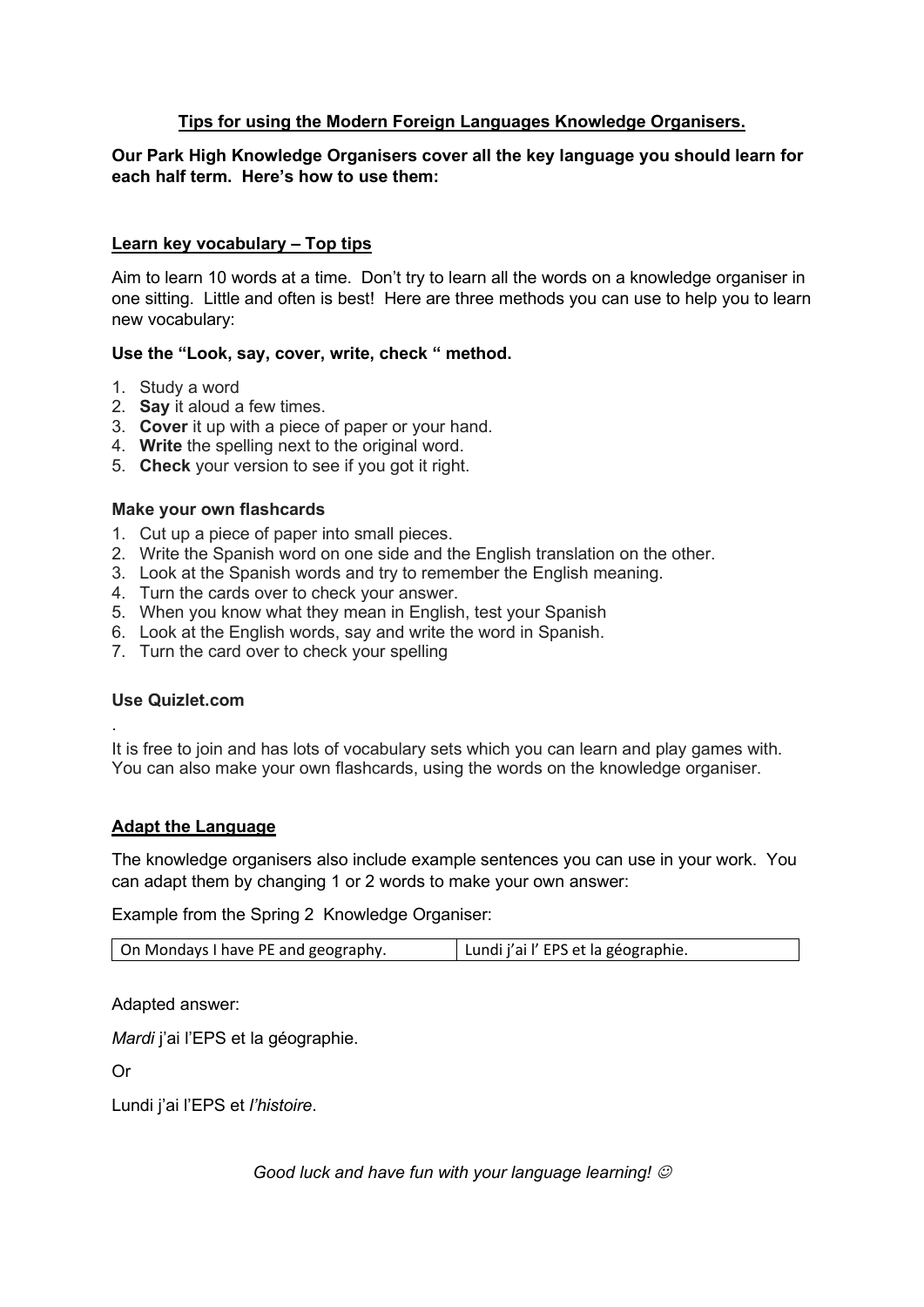#### **Y7 Knowledge organiser – Autumn 1**

#### **Greetings**

| Hello                     | salut                     |  |
|---------------------------|---------------------------|--|
| Good morning              | bonjour                   |  |
| Have a good day!          | Bonne journée!            |  |
| Good evening / good night | Bonsoir/bonne nuit        |  |
| Goodbye                   | Au revoir                 |  |
| How are you?              | Comment vas-tu?<br>Ça va? |  |
| I'm great.                | je vais très bien         |  |
| I'm fine.                 | Je vais bien.             |  |
| I'm okay.                 | ca va.                    |  |
| I'm not well.             | Je ne vais pas bien.      |  |
| I'm terrible.             | Je vais très mal.         |  |

# **Do you have…? Est-ce que tu as? I have an exercise book. J'ai un cahier. I don't have an exercise book. Je n'ai pas de cahier.** an exercise book and un cahier a book and un livre a pencil un crayon à papier a pen diagnosis diagnosis diagnosis diagnosis diagnosis diagnosis diagnosis diagnosis diagnosis diagnosis diagnosis diagnosis diagnosis diagnosis diagnosis diagnosis diagnosis diagnosis diagnosis diagnosis diagnosis diagno a ruler de la propone de la propone de la propone de la propone de la propone de la propone de la propone de l a pencil case a set of the trousse

a contact book un carnet de correspondance

a bag un sac

a rubber une gomme a pencil sharpener and un taille-crayon

|                |           | French Alphabet |      |              |      |
|----------------|-----------|-----------------|------|--------------|------|
| Aα             | Вb        | $c_{\rm c}$     | Dd   | Ee           | Ff   |
| ah             | beh       | seh             | deh  | uh           | eff  |
| Gg             | Hh        | Ιi              | Jj   | Kk           | LI   |
| zheh           | ahsh      | ee              | zhee | kah          | ell  |
| Mm             | Nn        | Oo              | Pp   | Qq           | Rr   |
| em             | en        | oh              | peh  | koo          | air  |
| S <sub>s</sub> | T†        | Uu              | V٧   | Ww           | Xx   |
| ess            | teh       | ooh             | veh  | doo-blah-veh | eeks |
| Уу<br>ee-grek  | Zz<br>zed |                 |      |              |      |

#### **Numbers**

| 1              | un          |
|----------------|-------------|
| $\overline{2}$ | deux        |
| 3              | trois       |
| 4              | quatre      |
| 5              | cinq        |
| 6              | six         |
| $\overline{7}$ | sept        |
| 8              | huit        |
| 9              | neuf        |
| 10             | dix         |
| 11             | onze        |
| 12             | douze       |
| 13             | treize      |
| 14             | quatorze    |
| 15             | quinze      |
| 16             | seize       |
| 17             | dix-sept    |
| 18             | dix-huit    |
| 19             | dix-neuf    |
| 20             | vingt       |
| 21             | vingt-et-un |
| 22             | vingt-deux  |
| 23             | vingt-trois |

#### Age and Birthdays

30 trente

31 trente-et-un<br>32 trente-deux

40 quarante<br>50 cinquante

60 soixante soixante-dix quatre-vingts quatre-vingt-dix

100 cent 101 cent un 1000 mil

trente-deux

cinquante

| T                                   |                                      |
|-------------------------------------|--------------------------------------|
| What's your name?                   | Comment tu t'appelles?               |
| My name is                          | Je m'appelle                         |
| What's his/her name?                | Comment s'appelle-t-elle?            |
| His/her name is                     | Il/elle s'appelle                    |
| How old are you?                    | Quel âge as-tu?                      |
| I am years old.                     | J'aians.                             |
| He/she is years old.                | Il/elle aans.                        |
| When is your birthday?              | C'est quand ton anniversaire?        |
| My birthday is on the fifth of May. | Mon anniversaire c'est le cinq mars. |
| <b>Higher Numbers</b>               | Montl                                |

### Classroom language

| Stand up  | Levez-vous                |
|-----------|---------------------------|
| Sit down  | Asseyez-vous              |
| Listen    | Écoutez                   |
| Read      | Lisez                     |
| Write     | Écrivez                   |
| Speak     | Parlez                    |
| Pack away | Rangez vos affaires       |
| Open your | <b>Ouvrez vos cahiers</b> |
| books     |                           |
|           |                           |

| January   | janvier   |
|-----------|-----------|
| February  | février   |
| March     | mars      |
| April     | avril     |
| May       | mai       |
| June      | juin      |
| July      | juillet   |
| August    | août      |
| September | septembre |
| October   | octobre   |
| November  | novembre  |
| December  | décembre  |

#### Connectives

| and         | et      |
|-------------|---------|
| or          | ou      |
| but         | mais    |
| also        | aussi   |
| in addition | En plus |

#### Classroom items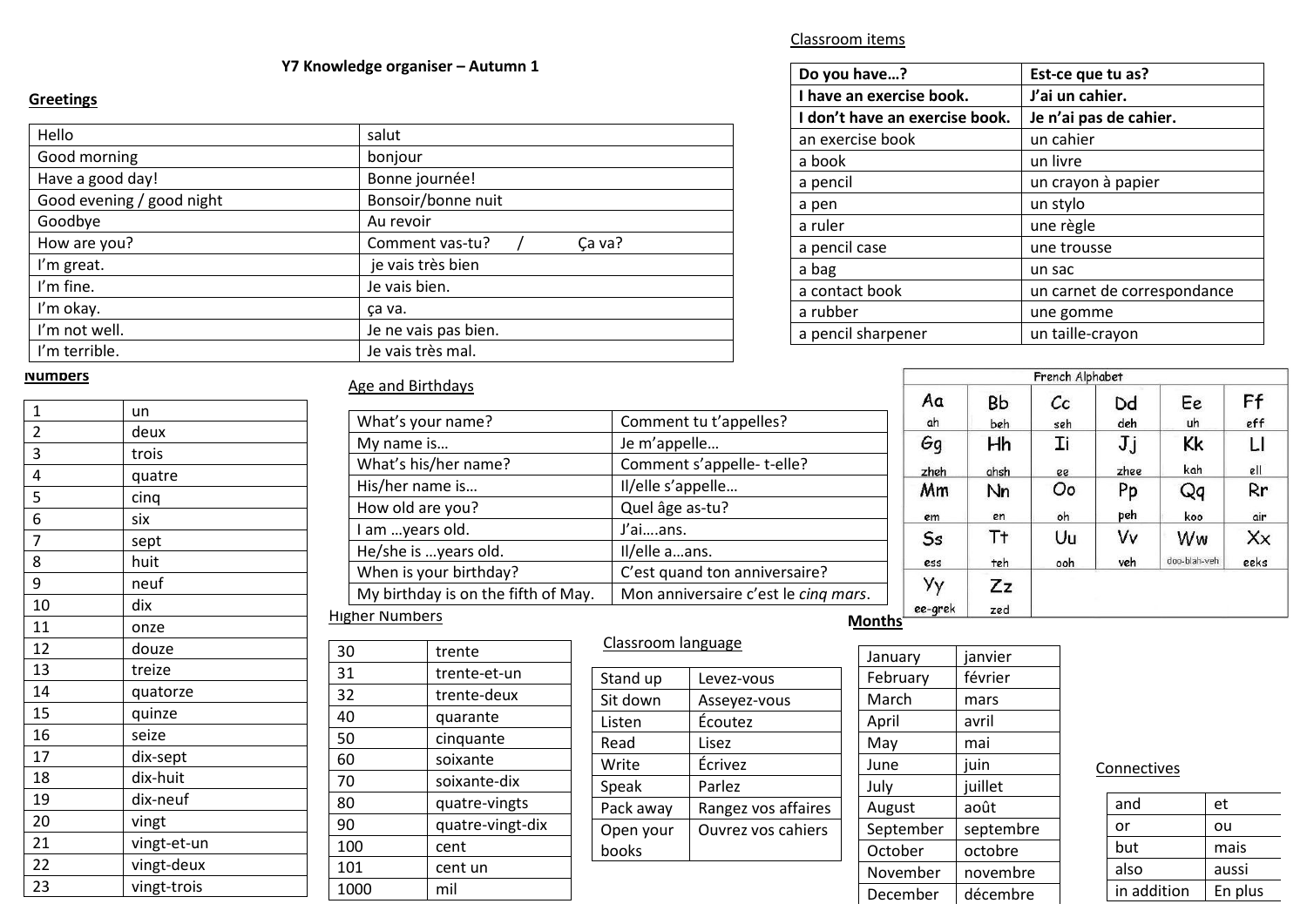### **Y7 Knowledge organiser – Autumn 2 French**



# Family Key phrases

| How many people are there in your    | Il y a combien de personnes dans ta        |
|--------------------------------------|--------------------------------------------|
| family?                              | famille?                                   |
| There are three people in my family. | Il y a trois personnes dans ma famille.    |
| Do you have brothers or sisters?     | As-tu des frères ou sœurs ?                |
| I have a brother and two sisters.    | J'ai un frère et deux sœurs.               |
| I don't have any brothers or sisters | Je n'ai pas de frères ou sœurs.            |
| I am an only child                   | Je suis fils unique/ je suis fille unique. |
| I have a black dog.                  | J'ai un chien noir.                        |
| I would like a black spider.         | Je voudrais une araignée noire.            |
| I have black eyes.                   | J'ai les yeux noirs.                       |
|                                      |                                            |

#### **Hair**

| I havehair   | J'ai les cheveux |
|--------------|------------------|
| Brown        | bruns            |
| <b>Black</b> | noirs            |
| Blonde       | blonds           |
| Ginger       | roux             |
| Long         | longs            |
| Short        | courts           |
| Straight     | raides           |
| Curly        | bouclés          |
| Wavy         | ondulés          |
|              |                  |

# **Build**

| Tall          | Grand        |
|---------------|--------------|
| Short         | Petit/petite |
| Medium height | De taille    |
|               | moyenne      |
| Fat           | Gros/grosse  |
| Thin          | Mince        |
| Medium build  | Moyen /      |
|               | moyenne      |

# **Describing pets/people**

| silly            | stupide         |
|------------------|-----------------|
| quiet            | calme           |
| shy              | timide          |
| clever           | Intelligent     |
| funny            | Marrant         |
| kind             | Gentil/gentille |
| young            | Jeune           |
| <b>Beautiful</b> | Beau/belle      |
| Old              | Vieux/vielle    |
|                  |                 |

# Family

| A mother               | Une mère                   |
|------------------------|----------------------------|
| A father               | Un père                    |
| brother                | Frère                      |
| sister                 | Sœur                       |
| Step-brother           | Beau-frère/ belle sœur     |
| only child             | Fils unique/ filles unique |
| aunt                   | Tante                      |
| uncle                  | Oncle                      |
| boy cousin/girl cousin | Cousin/cousine             |
| grandfather            | Grand-père                 |
| grandmother            | Grand-mère                 |

# **Physical description**

| What do you look like?      | Tu es comment?         |  |
|-----------------------------|------------------------|--|
| I haveeyes                  | J'ai les yeux          |  |
| I havehair                  | J'ai les cheveux       |  |
| I am…                       | Je suis                |  |
|                             |                        |  |
| What does he/she look like? | Il / Elle est comment? |  |
| He/she haseyes              | Il/elle a les yeux     |  |
| They have eyes              | Il/Elle a les yeux     |  |
| He/she hashair              | Il/elle a les cheveux  |  |
| They havehair               | Ils ont les cheveux    |  |
| He/she is                   | Il/elle est            |  |
|                             |                        |  |

# Christmas traditions

| Christmas               | Noël                   |
|-------------------------|------------------------|
| Christmas midnight      | La messe de minuit     |
| mass                    |                        |
| A present               | Un cadeau              |
| Christmas carols        | Les chants de Noël     |
| Christmas tree          | Le sapin de Noël       |
| Decoration              | Les décorations        |
| School holidays         | Les vacances scolaires |
| Merry Christmas         | Joyeux Noël            |
| <b>Traditional cake</b> | La galette des rois    |

# **Colours**

| Red        | Rouge           |
|------------|-----------------|
| Pink       | Rose            |
| Blue       | Bleu/bleue      |
| Green      | Vert/verte      |
| Purple     | Violet/violette |
| Yellow     | Jaune           |
| Black      | Noir/noire      |
| Brown      | Marron          |
| White      | Blanc/blanche   |
| Dark blue  | Bleu foncé      |
| Light blue | Bleu clair      |
|            |                 |

# Animals - pets

| Dog         | Un chien     |
|-------------|--------------|
| Cat         | Un chat      |
| Horse       | Un cheval    |
| Hamster     | Un hamster   |
| Snake       | Un serpent   |
| Spider      | Une araignée |
| Tortoise    | Une tortue   |
| rabbit      | Un lapin     |
| <b>Bird</b> | Un oiseau    |
| fish        | Un poisson   |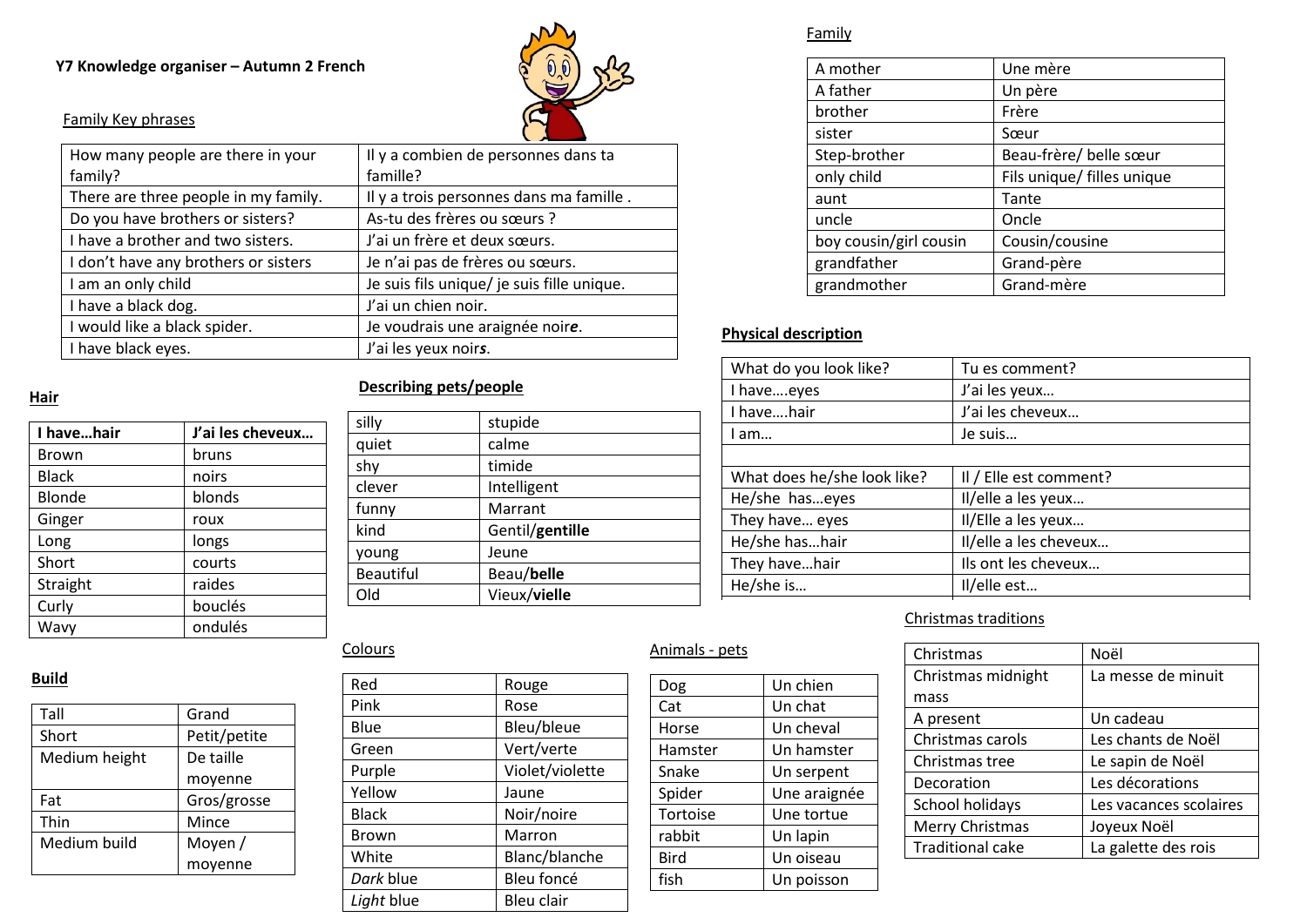#### **Y7 Knowledge organiser – Spring 1**



#### **Key phrases – where do you live**

| J'habite dans une maison mitoyenne.       | I live in a terraced house.          |
|-------------------------------------------|--------------------------------------|
| Où habites-tu?                            | Where do you live?                   |
| J'habite dans le nord-ouest de Londres    | I live in the northwest of London.   |
| Il y a six chambres dans ma maison        | There are six rooms in my house      |
| Mon appartement est situé à Harrow        | My flat is in Harrow.                |
| Ils/elles habitent dans un immeuble       | They live in a block of flats.       |
| Je préfère habiter dans la ville          | I prefer to live in the city.        |
| Mon grands-parents habitent à la campagne | My grandparents live in the          |
|                                           | countryside.                         |
| J'habite dans la banlieue de la ville     | I live on the outskirts of the city. |
| La chaise est devant la table             | The chair is in front of the table.  |
| Le lit est sous la fenêtre                | The bed is under the window.         |

#### **Rooms**

| Il y a             | There is/are       |
|--------------------|--------------------|
| Il n'y a pas de    | There isn't aren't |
| Une salle de bains | A bathroom         |
| Une cuisine        | A kitchen          |
| Une salle à        | a dining room      |
| manger             |                    |
| Un salon           | a living room      |
| Un grenier         | an attic           |
| Un jardin          | a garden           |
| Un garage          | a garage           |
| Un balcon          | a balcony          |
| des toilettes      | A toilet           |
| Un bureau          | An office          |
| Une chambre        | a bedroom          |
| La chambre de      | My parents' room   |
| mes parents        |                    |
| La chambre de ma   | My sisters' room   |
| sœur               |                    |
| Les escaliers      | The stairs         |
| Au premier étage   | Upstairs           |
| Au rez-de-         | On the ground      |
| chaussée           | floor              |

#### Bedroom - Furniture

| Il $y$ a                 | There is        |
|--------------------------|-----------------|
| Il n'y a pas de          | There isn't     |
| Un lit                   | A bed           |
| Un table de nuit         | A bedside table |
| Un table                 | A desk          |
| Un tapis                 | A rug           |
| Une chaise               | A chair         |
| Une lampe                | A lamp          |
| Un armoire               | A wardrobe      |
| Une télévision           | A television    |
| Un ordinateur            | A computer      |
| Un console de vidéo-jeux | A video console |
| Un réveil                | An alarm clock  |
| Les murs                 | The walls       |
| Le fenêtre               | The window      |
|                          |                 |

# **Housing**

| Une maison mitoyenne | A (terraced) house |
|----------------------|--------------------|
| Un appartement       | A flat             |
| Un immeuble          | A block of flats   |
| Dans la banlieue     | On the outskirts   |
| Dans le centre-ville | In the city centre |
|                      |                    |

Definite and indefinite articles **Un = 'a' (masculine)**  e.g. un salon (a living room) **Une = 'a' (feminine)** e.g. une chaise (a chair) **Le = 'the' (masculine)** e.g. le salon (the living room) **La = 'the' (feminine)** e.g. la chasie (the chair)

Negatives When using negatives in French, take away the articles(un/une) e.g **il n'y a pas de cuisine il n'y pas de lampe** 

#### Regular verbs – the present tense

|               |        | -ER   | $-RE$ | $-IR$   |
|---------------|--------|-------|-------|---------|
|               |        | verbs | verbs | verbs   |
| Je            |        | -e    | -S    | -is     |
| Tu            | You    | -es   | -S    | -is     |
| $II/$ elle    | He/she | -e    |       | -it     |
| <b>Nous</b>   | We     | -ons  | -ons  | -issons |
| Vous          | You    | -ez   | -ez   | -issez  |
| $\frac{1}{s}$ | they   | -ent  | -ent  | -issent |
| elles         |        |       |       |         |

Eg: Habiter – to live / I live = J'habit**e**

#### We live = nous habit**ons**

#### **Je dois + infinitive I have to + infinitive**  *Je dois* **sortir** la poubelle. *I have to* take the rubbish out. Je sors la poubelle . I take out the rubbish. Je fais le lit . I make the bed. Je mets la table.  $\vert$  I set the table. Je range la table.  $\vert$  I clear the table. Je fais le dîner.<br>
I make the dinner. Je promène le chien. **I** walk the dog. Je lave la voiture.  $\vert$  I wash the car. Je nettoie ma chambre. | I clean my bedroom. Je fais la vaisselle .  $\vert$  I wash the dishes. Je fais du shopping. **I** I do the shopping. Je passe l'aspirateur . I do the hoovering. Je repasse les vêtements. | I iron the clothes. Je range ma chambre.  $\vert$  I tidy my room. addition

#### prepositions

Connectives

et and ou or mais but aussi also

in

en plus

| sur         | on              |
|-------------|-----------------|
| sous        | under           |
| dans        | in              |
| à côté de   | next to         |
| à droite de | on the right of |
| à gauche de | on the left of  |
| devant      | in front of     |
| derrière    | behind          |
|             |                 |

Chores

#### **Opinions**

| I like        | J'aime         |
|---------------|----------------|
| I don't like  | Je n'aime pas  |
| I love        | J'adore        |
| I hate        | Je déteste     |
| I don't mind  | Ça m'est égal  |
| I think that  | Je pense que   |
| I can't stand | Je ne supporte |
|               | pas            |
| I prefer      | Je préfère     |
| I'd say that  | Je dirais que  |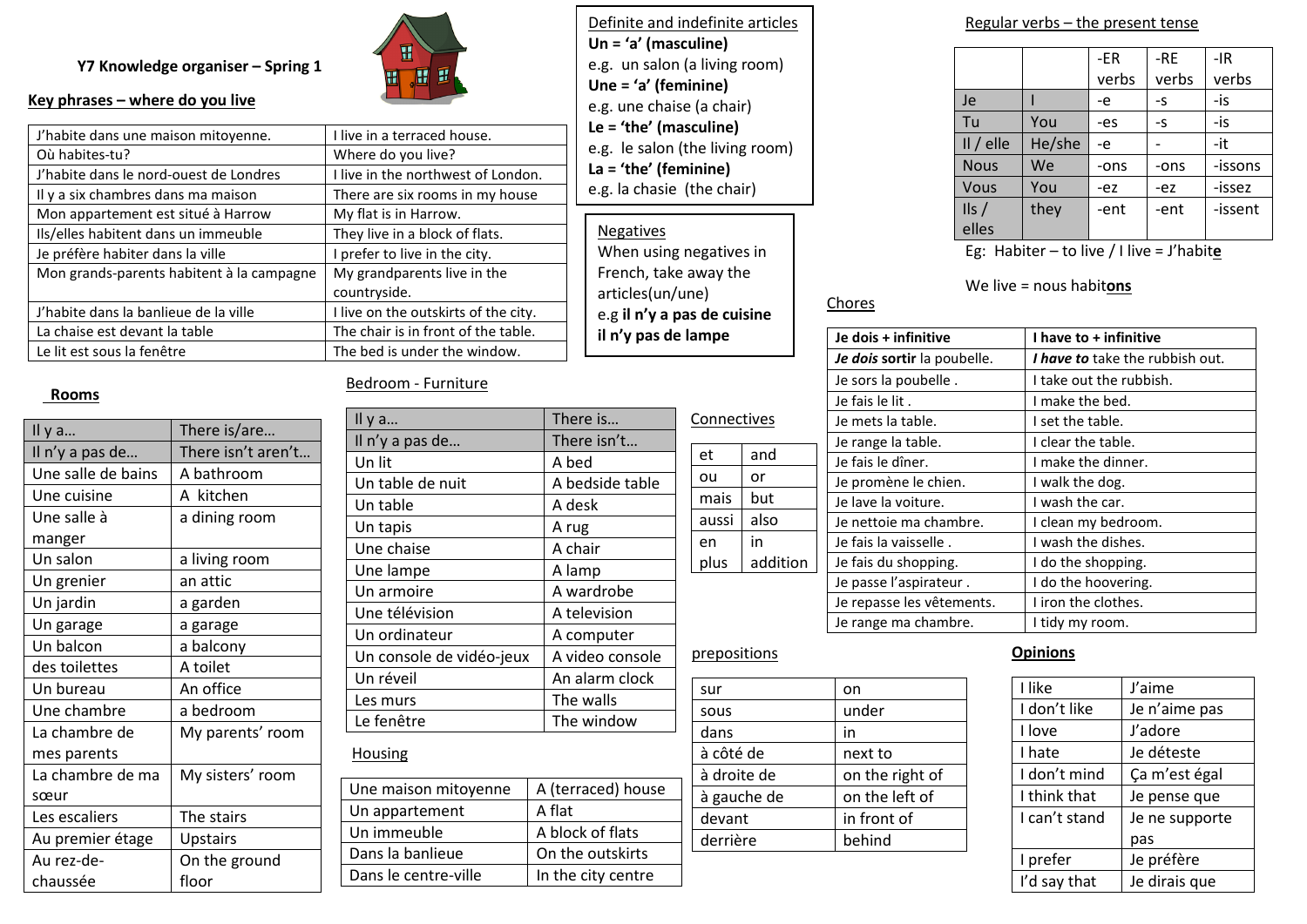Knowledge Organiser (Mon école) My school - Spring 2



| NEY SEIILEIILES                         |                                                 |
|-----------------------------------------|-------------------------------------------------|
| I have maths at half past two.          | J'ai les maths à deux heures et demie.          |
| At quarter past eleven I have break.    | À onze heures et quart j'ai la pause.           |
| On Mondays I have PE and geography.     | Lundi j'ai l' EPS et la géographie.             |
| I wear a blue blazer and blue trousers. | Je porte une veste et un pantalon bleu.         |
| My favourite subject is French.         | Ma matière préférée est le français.            |
| My favourite subjects are Spanish and   | Mes matières préférées sont l'espagnol et le    |
| French.                                 | français.                                       |
| I don't like technology because it's    | Je n'aime pas la technologie parce que c'est    |
| difficult.                              | difficile.                                      |
| I study ten subjects                    | J'étudie dix matières.                          |
| I love history because it is useful.    | J'adore l'histoire parce que c'est utile.       |
| I love maths because it helps me a lot. | J'adore les maths parce que ça m'aide beaucoup. |

| and         | Et        |
|-------------|-----------|
| or          | Ou        |
| but         | Mais      |
| also        | Aussi     |
| in addition | De plus   |
| (and) then  | Puis      |
| however     | Cependant |
| because     | Parce que |
| because     | Car       |
| although    | Bien que  |

Connectives

#### Verbs

| I wear         | Je porte       |  |
|----------------|----------------|--|
| He/she wears   | Il/elle porte  |  |
| I study        | J'étudie       |  |
| He/she studies | Il/elle étudie |  |
| I have         | J'ai           |  |
| He/she has     | Il/elle a      |  |
| To teach       | Enseigner      |  |
| To learn       | Apprendre      |  |
| To study       | Étudier        |  |

#### Time phrases

| Normally  | Normalement |
|-----------|-------------|
| Sometimes | Quelquefois |
| Always    | Toujours    |
| Never     | nejamais    |

# $S$ ub

#### Colours & Adjectives

| White          | Blanc/blanche   |
|----------------|-----------------|
| <b>Black</b>   | Noir/noire      |
| Red            | Rouge           |
| Orange         | Orange          |
| Green          | Vert/verte      |
| Blue/navy blue | Bleu/bleue      |
| Yellow         | Jaune           |
| Grey           | Gris/grise      |
| Brown          | Marron          |
| Purple         | Violet/violette |
| lilac          | Lilas           |
| Pink           | Rose            |
| Interesting    | Intéressant(e)  |
| Fun            | Amusant(e)      |
| <b>Boring</b>  | Ennuyeux -euse  |
| Useful         | Utile(e)        |
| Easy           | Facil(e)        |
| Difficult      | Difficil(e)     |
| <b>Useless</b> | Inutil(e)       |
| <b>Tiring</b>  | Fatigant(e)     |
|                |                 |

# French Le français German L'allemand Spanish L'espagnol English L'anglais P.E La éducation physique D.T | La technologie Maths Les maths Geography La géographie History | L'histoire Science | Les sciences Art Le dessin Music | La musique Drama Le théâtre I.T L'informatique

# Days of the week

| Monday           | Lundi        |  |  |  |
|------------------|--------------|--|--|--|
| Tuesday          | Mardi        |  |  |  |
| Wednesday        | Mercredi     |  |  |  |
| Thursday         | Jeudi        |  |  |  |
| Friday           | Vendredi     |  |  |  |
| Saturday         | Samedi       |  |  |  |
| Sunday           | Dimanche     |  |  |  |
| Day              | Le jour      |  |  |  |
| Week             | La semaine   |  |  |  |
| Weekend          | Le week-end  |  |  |  |
| In the morning   | Le matin     |  |  |  |
| In the afternoon | L'après-midi |  |  |  |

#### **Time**

| At what time?          | À quelle heure?             |
|------------------------|-----------------------------|
| At one o'clock         | À une heure                 |
| At three o'clock       | À trois heures              |
| At half past two       | À deux heures et demie      |
| At quarter past eleven | À onze heures et quart      |
| At quarter to ten      | À dix heures moins le quart |
|                        |                             |

# **Clothing**

| A shirt            | Une chemise     |
|--------------------|-----------------|
| A tie              | Une cravate     |
| A pair of trousers | Un pantalon     |
| A skirt            | Une jupe        |
| A jumper           | Un pull         |
| Some shoes         | Des chaussures  |
| Some socks         | Des chaussettes |
| A blazer           | Une veste       |

#### Giving opinions

| I like           | J'aime             |
|------------------|--------------------|
| I don't like     | Je n'aime pas      |
| I love           | J'adore            |
| I hate           | Je déteste         |
| I don't mind     | Ça m'est égal      |
| I think that     | Je pense que       |
| I can't stand    | Je ne supporte pas |
| I prefer         | Je préfère         |
| I would say that | Je dirais que      |
| In my opinion    | À mon avis         |

# Key sentences

| ore les maths pa |  |  |
|------------------|--|--|
| <u>bjects</u>    |  |  |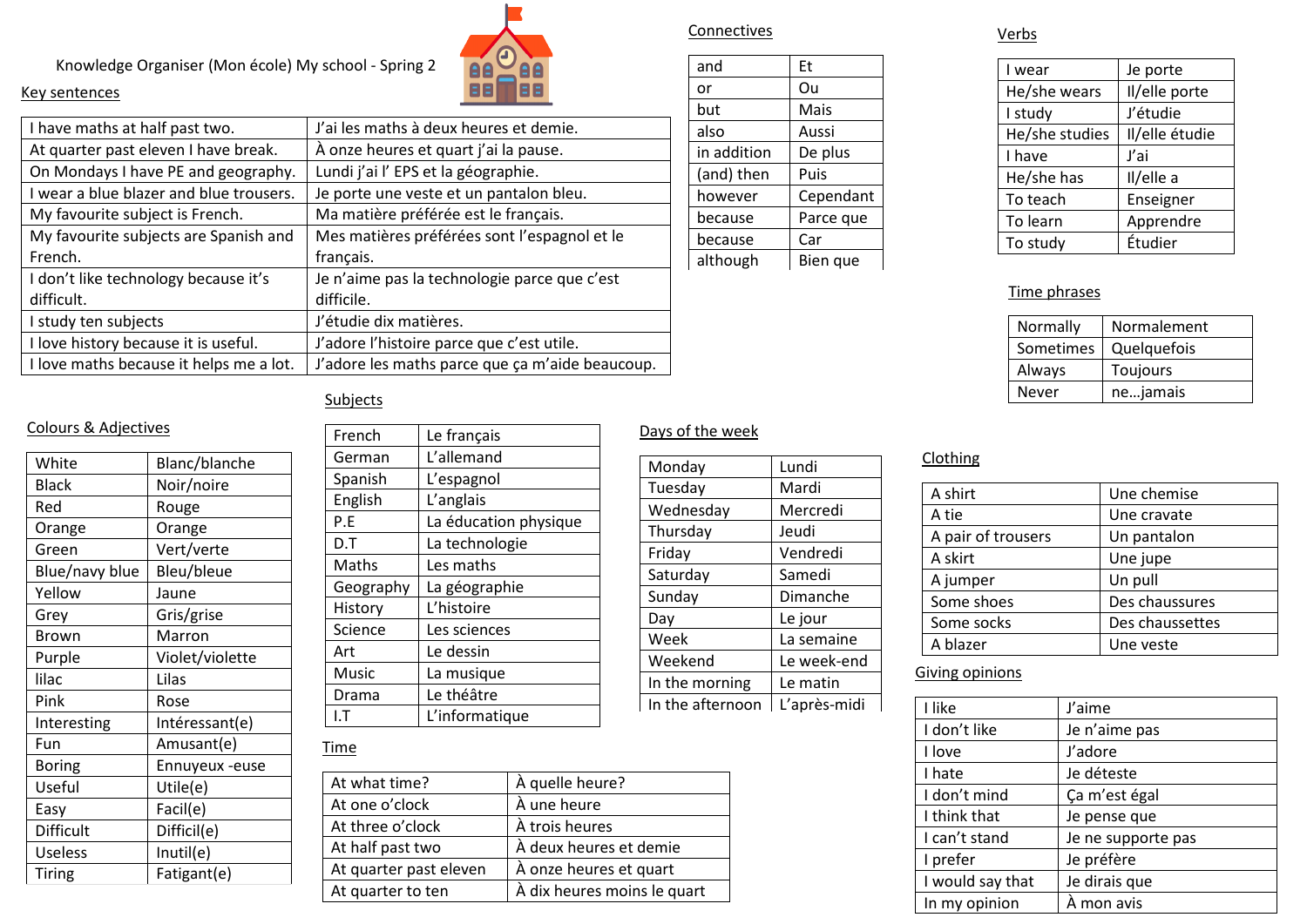#### **Y7 Knowledge organiser – Summer 1**



#### **Key phrases**

| Je suis d'Angleterre.                           | I am from England.                        |  |  |
|-------------------------------------------------|-------------------------------------------|--|--|
| Je suis anglais/anglaise.                       | I am English.                             |  |  |
| Ma mère est indienne.                           | My mother is Indian.                      |  |  |
| Mon meilleur ami est Écossais/Ma meilleure      | My best friend is Scottish.               |  |  |
| amie est Écossaise.                             |                                           |  |  |
| Normalement je vais en vacances en Espagne.     | Normally I go on holiday to Spain.        |  |  |
| Je reste dans un auberge jeunesse.              | I stay in a youth hostel.                 |  |  |
| L'année prochaine, je vais aller en France.     | Next year I'm going to go to France.      |  |  |
| Je vais rester avec mes grands-parents.         | I'm going to stay with my                 |  |  |
|                                                 | grandparents.                             |  |  |
| Je voyage en avion parce que c'est très rapide. | I travel by plane because it's very fast. |  |  |

#### **Countries**

#### Nationalities

|             | <b>Masculine</b>                    |                      |                     |                                                                                                                                                          |                |  |
|-------------|-------------------------------------|----------------------|---------------------|----------------------------------------------------------------------------------------------------------------------------------------------------------|----------------|--|
| Ireland     | Je suis anglais<br>Je suis anglaise |                      | I am English        |                                                                                                                                                          |                |  |
| Wales       | Je suis irlandais                   |                      |                     | I am Irish                                                                                                                                               |                |  |
| Scotland    | Je suis écossais                    |                      |                     | I am Scottish                                                                                                                                            |                |  |
| France      | Je suis français                    |                      |                     | I am French                                                                                                                                              |                |  |
| Germany     | Je suis allemand                    |                      |                     | I am German                                                                                                                                              |                |  |
| Spain       | Je suis espagnol                    |                      |                     | I am Spanish                                                                                                                                             |                |  |
| Italy       | Je suis italien                     |                      |                     | I am Italian                                                                                                                                             |                |  |
| America     | Je suis américain                   |                      | Je suis américaine  |                                                                                                                                                          | I am American  |  |
| Australia   | Je suis australien                  | Je suis australienne |                     | I am Australian                                                                                                                                          |                |  |
| India       | Je suis indien<br>Je suis indienne  |                      | I am Indian         |                                                                                                                                                          |                |  |
| Pakistan    | Je suis pakistanais                 | Je suis pakistanaise |                     | I am Pakistani                                                                                                                                           |                |  |
| Romania     | Je suis roumain                     | Je suis roumaine     |                     | I am Romanian                                                                                                                                            |                |  |
| Poland      |                                     |                      |                     |                                                                                                                                                          |                |  |
| Afghanistan |                                     |                      |                     |                                                                                                                                                          |                |  |
| Greece      |                                     |                      |                     |                                                                                                                                                          | <u>Adject</u>  |  |
| Sri Lanka   | Un hôtel                            |                      |                     | C'e                                                                                                                                                      |                |  |
| Albania     | Un bed and breakfast                |                      | A bed and breakfast |                                                                                                                                                          | C'e            |  |
| <b>Iran</b> | Un appartement                      |                      |                     | A flat                                                                                                                                                   |                |  |
|             | Une auberge de jeunesse             |                      |                     |                                                                                                                                                          | C'e<br>$C'$ e  |  |
|             | England                             | Accommodation        |                     | <b>Feminine</b><br>Je suis irlandaise<br>Je suis écossaise<br>Je suis française<br>Je suis allemande<br>Je suis espagnol<br>Je suis italienne<br>A hotel | A youth hostel |  |

Une ferme A farm Une tente A tent

**Grammar note- en/au/aux When you say you are going to a country, you need to use the correct article**

- **Places ending in "E" = feminine = use "en"** Je vais aller en France.
- **Places ending in any other vowel or consonant = masculine = use "au"** Je vais aller au Canada
- **Places ending in "S" are usually masculine, Use "aux"**
- Je vais aller aux États-Unis. • **Use "en" + places starting**
- **with a vowel or a mute h** Je vais aller en Iran

en voiture by car en bus by bus en autobus by coach en train by train en avion by plane en moto by motorbike en vélo by bicycle en métro **by tube** à pie on foot

Transport

# Les plans pour l'avenir

| Je vais visiter               | I am going to visit                       |
|-------------------------------|-------------------------------------------|
| Je vais rester                | I am going to stay                        |
| Je vais voyager<br>Ça va être | I am going to travel<br>It is going to be |
| <b>Grammar note</b>           |                                           |

#### Talk about other people in the future by using:

Il/elle va aller … - he/she is going to

Nous allons aller … - we are going to

#### weather

| Il fait beau.     | It's nice     |
|-------------------|---------------|
|                   | weather.      |
| Il fait mauvais.  | It's bad      |
|                   | weather.      |
| Il y a du soleil. | It's sunny.   |
| Il y a du vent.   | It's windy.   |
| Il y a des        | It's cloudy.  |
| nuages.           |               |
| Il pleut.         | It's raining. |
| Il neige.         | It's snowing. |
| Il y a des        | It's stormy.  |
| orages.           |               |
| Il fait chaud.    | It's hot.     |
| Il fait froid.    | It's cold.    |

#### **Adjectives**

| C'est rapide      | It's fast          |
|-------------------|--------------------|
| C'est lent        | It's slow          |
| C'est bon marché  | It's cheap         |
| C'est cher        | It's expensive     |
| C'est confortable | It's comfortable   |
| C'est             | It's uncomfortable |
| inconfortable     |                    |

#### **Intensifiers**

| very     |
|----------|
| quite    |
| a bit    |
| not very |
|          |